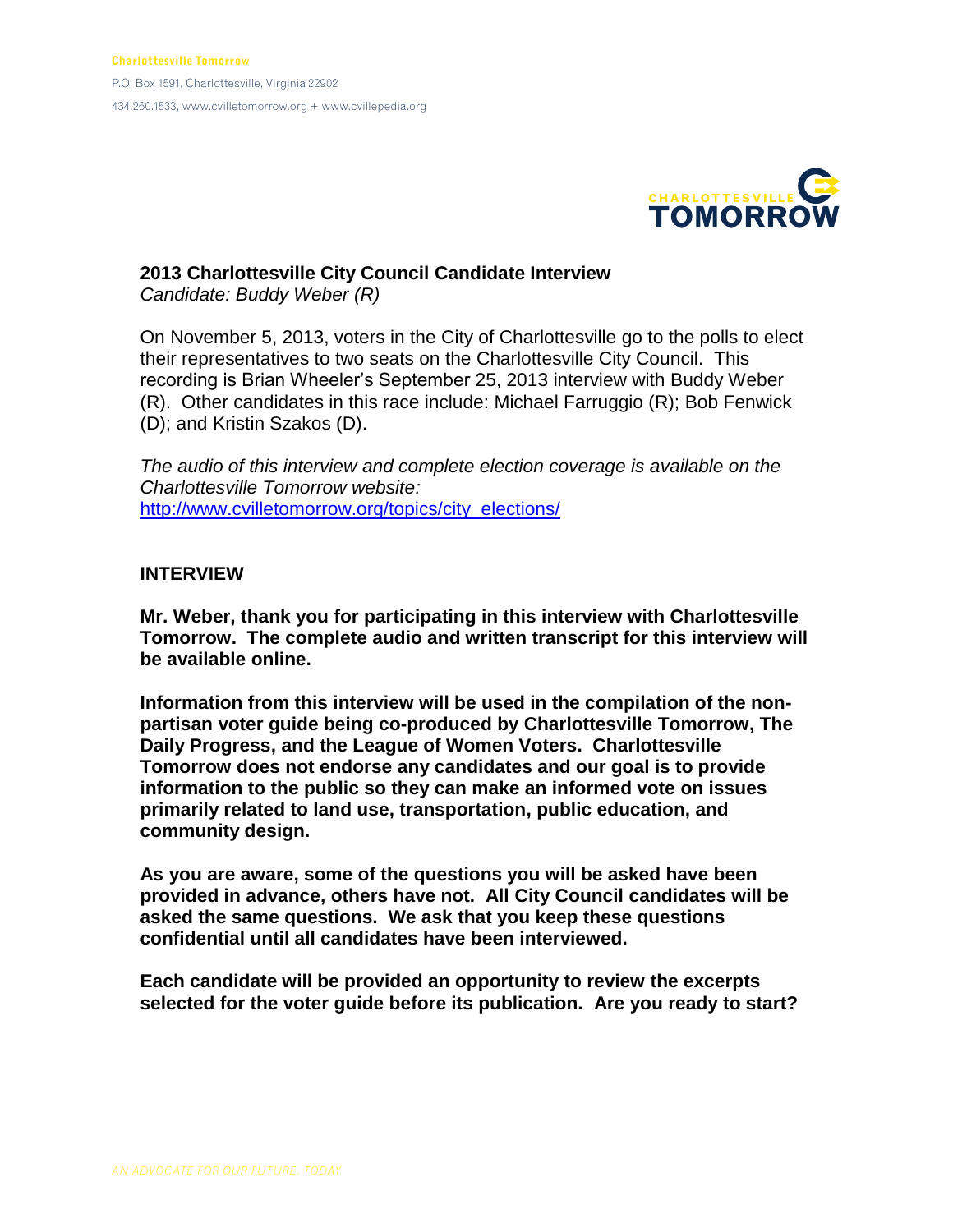### **1. Please describe your past experience that qualifies you to be on the Charlottesville City Council.**

First of all my education. I have a Bachelors of Science degree from UVA in 1968, I majored in Chemistry. I'm also a graduate of the Navy Test Pilot School which is substantial post-graduate studies in Aeronautical Engineering. I have a Master of Science degree in Systems Management and I have a law degree from the University of Virginia.

Specific experiences… first and foremost would be executive experience. Throughout my Navy career I was blessed with three commands, one of which was deemed a major command, where I had a budget that probably exceeded that of the City of Charlottesville. I had a workforce of about 4,500 people. I was responsible obviously for the safety of everyone, facilities management, and we dealt with racial and gender issues throughout my tour there. You would think with a military command we'd be dealing with military issues, but we had a situation where the Mayor wanted to annex the base over the objections of the county. I had to deal with that. We had unionization issues where unions were trying to come in and unionize part of the civilian workforce that was maintaining the airplanes. And obviously just standard military and civilian relations throughout the whole thing. Throughout all that I had readiness and performance goals that I had to meet.

It's that type of broad leadership experience and executive experience that I bring to council. [I would note] that we have a city manager form of government, but it is the city council that is the executive authority in Virginia, in Charlottesville, in fact in all forms of the city manager form of government, we are the executive authority, so bringing some executive experience there as a qualification that is unique among the four candidates.

I also have broad analytical experience. I've got that Master of Science degree in Systems Management as I mentioned, but I have also served as a program analyst for the Secretary of the Navy and the Chief of Naval Operations at the highest levels of government trying to do those kind of things. I did a fairly wide-ranging study for the Navy for the base closure process for the training bases and my analysis was so sound it went all the way up the chain of command in the Navy and I was given the authority to give it to the Base Closure and Realignment Committee. It saved the base in the process of that.

So I do have that kind of experience as well. I can look at programs and take a look at long-range objectives and the soundness of the program and whether or not it's likely to achieve its goals and if not, why not. I have been involved here in the city of Charlottesville for the past 14 years, although I have resided here for 20. My first two years I was active duty as professor of naval science, I taught leadership there. Then I went to law school for three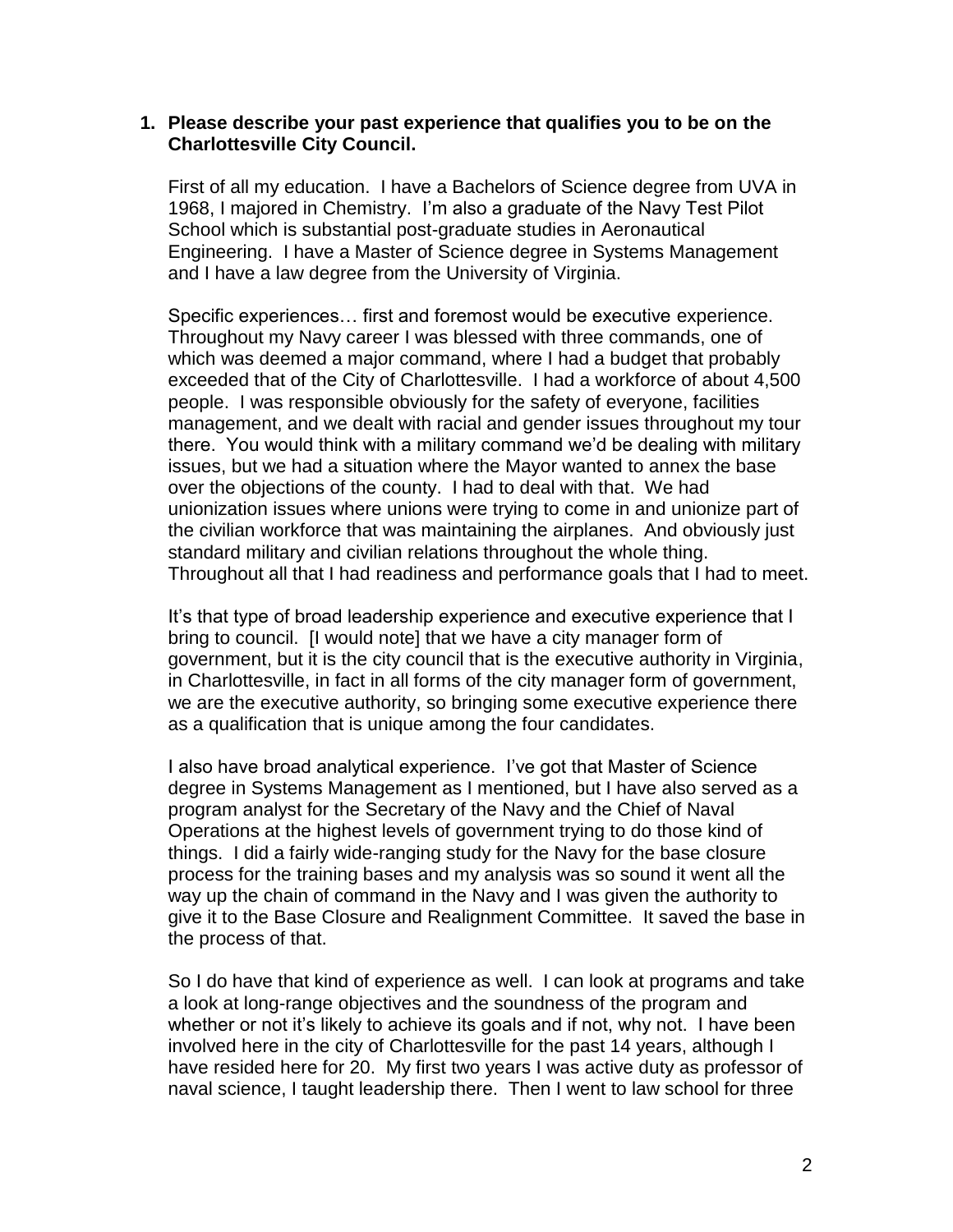years where I actually did a legal paper on the town reversion process which was hot back in 1996. So I studied all the issues involved in city-county relations, why we were doing what we were doing, and who was winning and who was losing in terms of that process. I have also been on several boards here. I was on the residential committee of the zoning ordinance back in 2002 when we were rewriting that. I was on the board that decided how to do the elected school board after the referendum passed. And I was also selected for the committee to re-precinct Charlottesville after the 2010 census. Every time they want a Republican on one of these boards they usually select me to do that.

Also just my observations and analysis of what's been going on with the city over the last 10-15 years. As I mentioned to you before the interview, for about 6-7 years I was very close watching what was going on – I attended all the budget work sessions, I appeared before City Council often and gave them public statements. I critiqued them and I actually wrote an editorial for the paper back in 2006 which got published, critiquing the way they were managing their taxing policy, specifically related to the real estate taxes at the time, but it really had to do with the long-range effects of what they were doing and what kind of effects it had on the city of Charlottesville.

So that broad experience of dealing with things in my past, my educational background, and then a clear focus on local issues.

# **2. What is your top priority for action by the city council if you are elected?**

It really has to fit into one of two categories because it really gets to the issue of how you think about what a government is doing. I categorize it in two ways. Number one, we have to do the right things and number two, whatever we do, we have to do right. One really gets to choosing what we are going to do [based upon what] is prescribed by law. We have to do certain things, there's core government functions that we can't dodge. We can't dodge public safety. We can't dodge public education. We can't dodge maintenance of our own infrastructure. Those are things we have to do, but we can pick and choose a lot of other things that we do to help improve the quality of life of people. But whatever we do it has to be efficient and effective.

So with regard to that process that I was so critical of back in the early part of this last decade was the process by which we are developing our budget and deciding what's in the budget, and the major part of that critique had to do with the fact that we were programming in huge tax increases without ever determining that a tax increase was necessary. Then the budget would hit the streets, and it would already have incorporated in the budget a huge tax increase that people were unprepared for and there was no discussion of why it was necessary.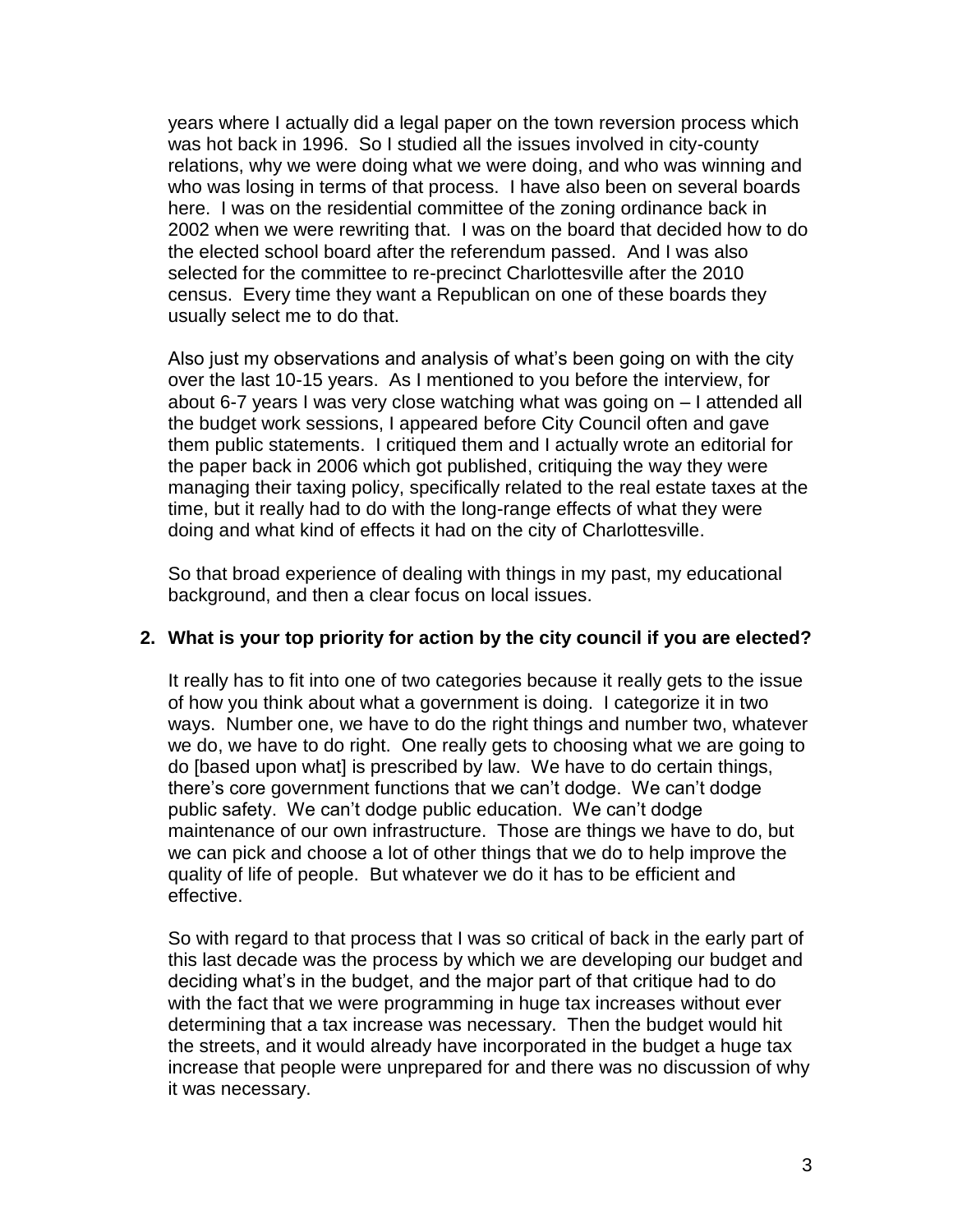I noted with great delight this last budget cycle when two councilors actually offered up a recommendation that I had made about 7-8 years ago which is to change the guidance to the city manager prior to drafting the budget so that he would draft it in accordance with revenues that would not require a tax increase, and then justify it. Kathy Galvin and Dave Norris both supported that, although it never went anywhere. We are still doing what we've been doing for the past 15 years.

Then once you get that process right, you force the city manager and his staff to come forth and find efficiencies and justify things. That's important because the city manager is a full-time employee, the city staff are full-time employees, they know how to find efficiencies if they want to.

But City Council are five part-time employees and none of them have the kind of analytical or executive experience to actually dig in there and find the things that the city manager ought to be bringing forth to them. It's that relationship between the city manager and his whole staff and city council that is at issue as well. If we can bring that forth in a way that puts more of the burden on the city manager's staff to find the efficiencies and then make the recommendations to council and say, 'if you want this here's what we have to give up, or we have to have a tax increase.' Come forth with some honest analysis rather than just saying 'What do you want to cut?' I think often times we put the cart before the horse.

I mentioned doing the right things. Obviously we have our core government functions of public safety, education and infrastructure. We have to do those things but there a lot of programs that we do that, frankly, some are effective some are not effective, some are efficient, some are not necessarily efficient. I think the real issue is does it fit within what we should be doing. Can the private economy do it a little bit better? Are people capable of doing this for themselves? If not, let's just make sure what we are doing is not just a good program but it's one that is going to achieve the stated goals.

I have some serious issues with our public housing program. I have made that a major plank of my campaign here. As I said at a forum the other night, 2014 marks the 60<sup>th</sup> anniversary of two seminal events in Charlottesville—one of which is the Supreme Court decision Berman v. Parker, a predecessor to the Kelo decision, but it's of the same mold and it gave the legal green light to the Vinegar Hill [urban renewal project], which we now look back on history and say it was a huge mistake. But that's what gave the legal green light. Most people in the city have probably never heard of Berman v. Parker unless you are black and over age 60, because I guarantee you they know that decision. And then 1954 also marked the year that we created the Charlottesville Redevelopment and Housing Authority for the purpose of cleaning up the slums and managing public housing. We've had this same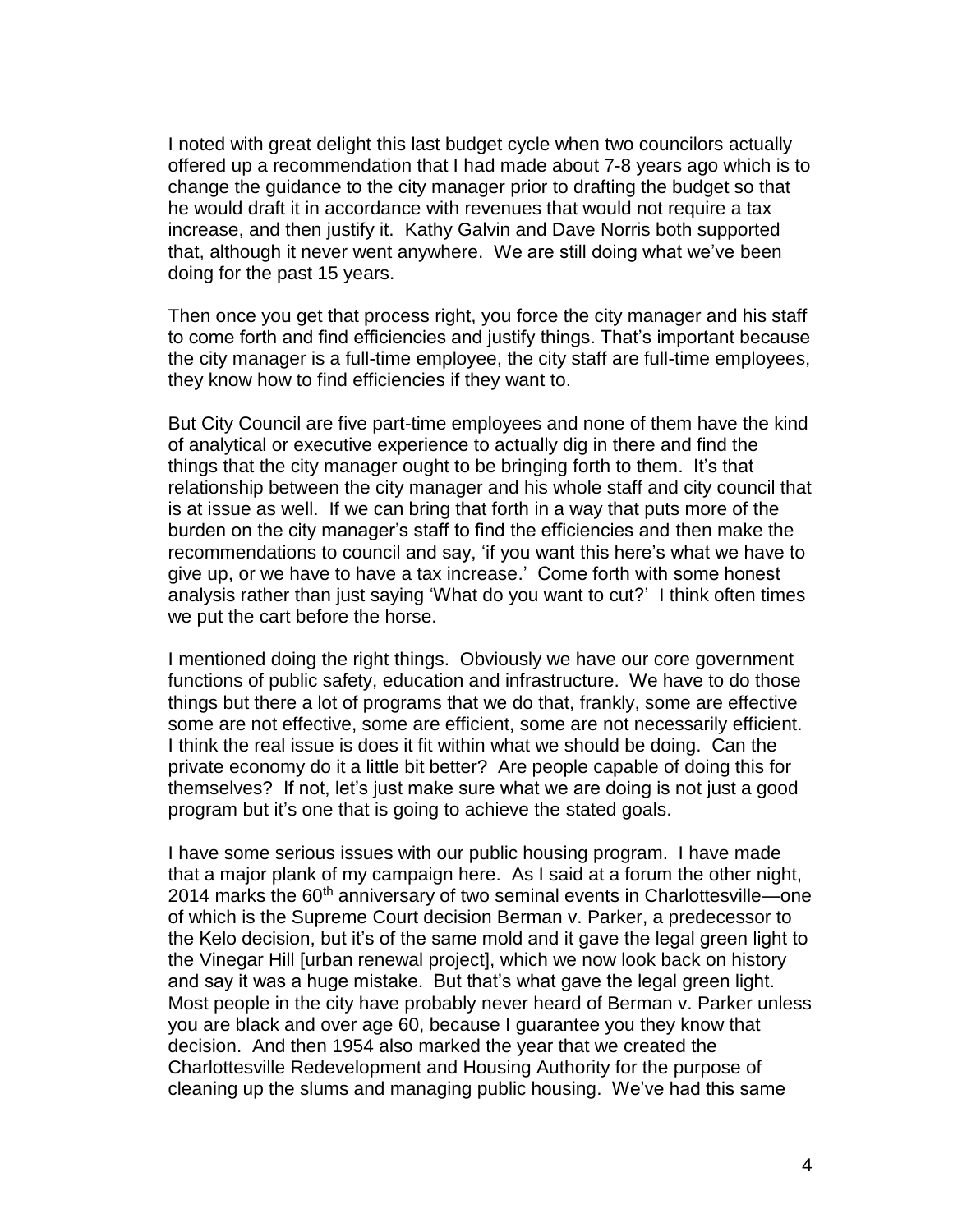program in effect for about the last 50 years. It has never worked well and it's not working well. I can tell you stories from my time as a criminal defense attorney here of young men and women in trouble where you find that the polices of the housing authority are actually getting in the way of their advancement.

I had a case of a young man, charged with a probation violation, and his wife was on the stand and I had her testifying. She was saying how much she loved her husband, how much he loved her, they had two kids, they really wanted to stay together as a family. He was in and out of jail and a convicted felon who had trouble getting a job. She was providing a lot of the support and because of that the only place that she could afford to live was public housing. Then she said, 'They won't let him live with me because he is a convicted felon.' Who is 'they'? 'They' is us, 'they' is the Charlottesville Redevelopment and Housing Authority, maybe some bureaucrats there, but it's us, we own this problem. I took a look at the judge and I saw her whole demeanor change. It changed from, 'I'm going to give some wise and benevolent decision here that's going to make everything better,' to sort of a pained look on her face and realize there just wasn't anything she could do to really engender justice in this case. It was beyond her control, beyond her power. So it was a terrible situation and I have heard other stories like that where we are just breaking up families—probably for some good safety reasons for the people that live there—but there's got to be something we can do better there. I think the whole system needs to be rethought, needs to be redeveloped. We need to give the people the opportunity to own some of the properties that they are in. We need to give them the job training to get them into the mainstream of economic life here. That would be something that I would focus on in terms of, 'Are we doing it right?' Because I don't think that one's being done right.

## **3. Name one specific area of the city budget that you are concerned about and why. Do you think it deserves more funding or less?**

Well that requires an answer that [explains] what is wrong with the whole budget process. When I said I went through the budget process, what I see happening to city council is that the city manager comes in with two big notebooks full of raw data and he says, "You go find what you don't like and you tell me what you want to cut." You are asking me to do something that city council hasn't been able to do for 15 years.

What I will say is that we just saw the report from the Free Enterprise Forum. The City of Charlottesville has got the second highest per-capita spending of any locality in Virginia. The only one higher was another city. I expect that we are going to be higher per-capita than a lot of the rural counties, but you don't expect it to be higher than Richmond, but we are. And we've got I think the fifth highest in per-pupil spending, and several years ago when I did that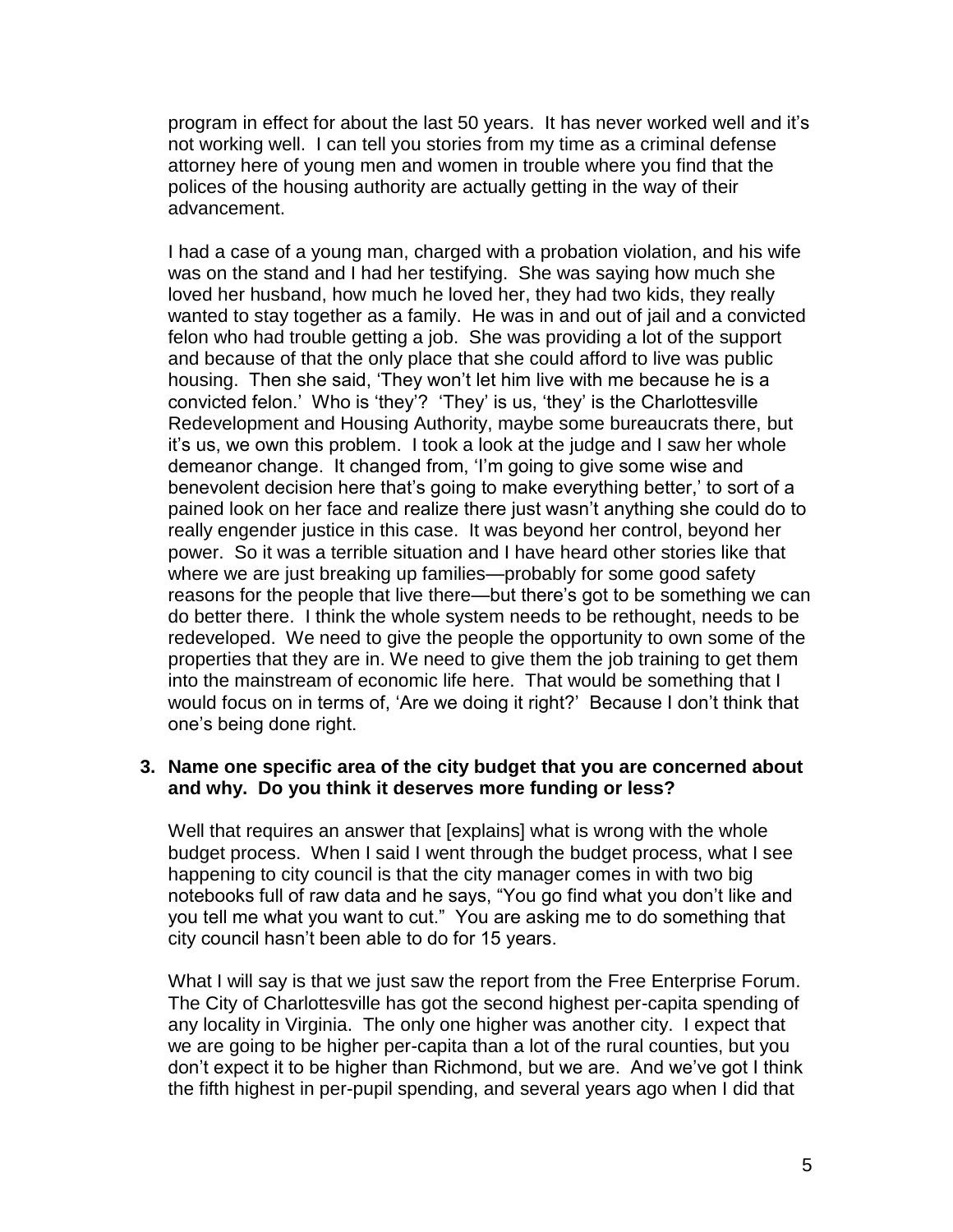work on the elected school board we were the third highest, so we have done a little bit better. At that point we were the third lowest in reading and math performance, and now we are still near the bottom, I want to say we are right around fifth or so from the bottom in reading and math performance.

So the specific area of the budget [I am concerned about is] to focus on the process first, and we have to get the staff to start bringing forward some of those ideas. I don't think the councilors are aware of a lot the things that they are doing. They are not aware of the law governing tax increases. They are not often aware of the long term consequences of how the process is working to harm Charlottesville, even as it benefits some. So I guess in my experience, rather than focus on one specific piece of the budget I want to focus on that whole process and make sure we have all of the experts that know where the skeletons are, that know where the inefficiencies are tasked appropriately to bring that forth to city council's attention so city council can make rational decisions as to what to choose and what not to choose. I don't think any one city councilor can do that by himself.

If I were to pick one program right now that I am a little skeptical of, it would have to be the City of Promise program. I am a little skeptical of that, I'll talk a little bit more about that when we get to the education [question]. It's a good idea, but I'm not sure it's going to work, and I'll explain why later.

# **4. Earlier this year, the council enacted a stormwater utility fee that will go into effect in 2014 to replace and rehabilitate the city's stormwater pipes. Do you support this program? Why or why not?**

I absolutely support the idea of doing our job of fixing the infrastructure and upgrading the infrastructure so that we are not polluting the water that's going into the Chesapeake Bay. I grew up in the land of pleasant living. I just spent three glorious days sailing on the Chesapeake Bay imbibed in raw oysters and steamed crabs and loved every minute of it. I don't want to see us being responsible for polluting the bay and destroying this great resource that we've got.

My question is whether the 'rain tax,' we call it a stormwater utility fee, but in fact it's a tax. We've been calling it the 'rain tax,' liquid revenue so to speak. The question is whether that was necessary to do the job. To the extent that it is necessary today, it has only become necessary because we failed to take care of that infrastructure in the past. We collect money through our utility fees, it's my understanding that a few years ago we had the highest percapita utility rate in the state of anybody. I don't have the current data, so I don't know if we are still up there, but we collect that money, we collect profits. We have taken money from that enterprise fund, which is where that money goes, and transferred it into the general fund to provide money for other priorities. That's the money that's designated to take care of the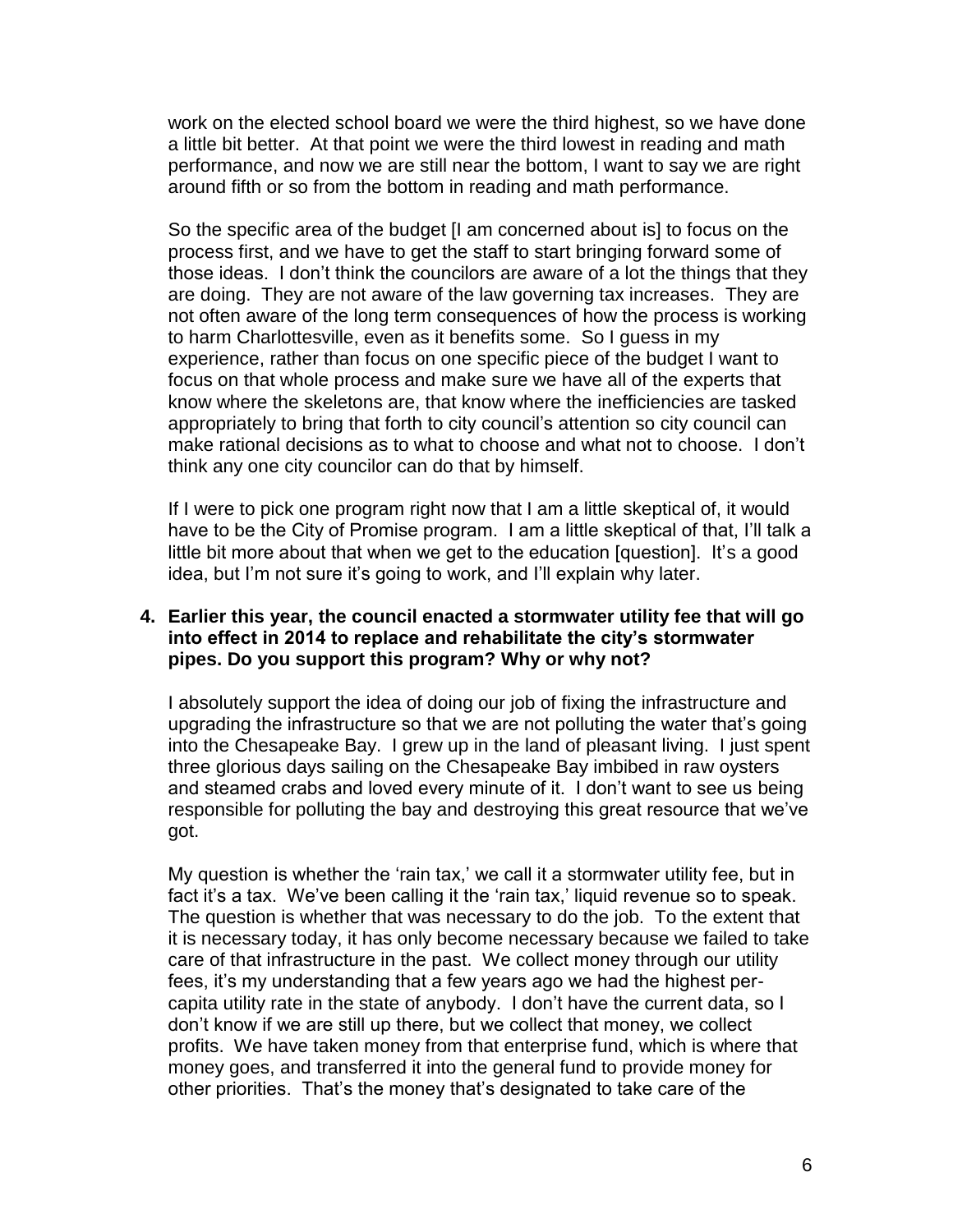infrastructure. We create a hole and then we fill the hole with a new tax, and it's a tax that's somewhat unfair because it hits non-profits as well—churches, Salvation Army, things of that nature. So the answer is I absolutely support the goal of improving our infrastructure, not just because the federal government says we have to do it, but because it's the right thing to do. I'm gonna do that. What I will do on council, is I'm going to make sure, now that we've got that money coming in for that purpose, I am going to make sure it goes to that purpose. When that purpose is achieved, if we can phase that out, I'll try and phase that out. I'll do everything I can to get us back into a scheme where we are doing our job every year and not having to wait for a crisis and then, all of a sudden, have this huge public hearing and say we have to have a new tax to do it.

## **5. Does the city's department of Neighborhood Development Services have the funding, staffing and expertise necessary to implement council's vision for good urban design and placemaking?**

The short answer to that is I don't know the answer to that. What I would have to say is that in my analysis of the budgets over the last 10 years I have seen a fairly substantial, large growth in government employees in general. I don't know that they all went to Neighborhood Development, public works, I just don't have the current data on where they all are. What I would say is that as part of that budgeting process one of the things that I would be institute would be periodic, I would say quarterly, reviews of departmental budgets and departmental performance. I want to make sure each department is living within their means and that they are in fact doing services for the taxpayer so that we are getting good value for the money that we are giving them. I think in terms of Neighborhood Development, Jim Tolbert has been in there a long time, I would certainly listen to him. I think the burden is on Jim to explain why he needs more people. If we are putting demands on him, if city council is putting demands on him, that he can't meet with the people [he has], then we need to address that. I would certainly listen to that. But there has to be that burden [of proof] and we have to have the option to say, 'Maybe you've misunderstood our demands here because that's not really what we want in the first place.'

In terms of the neighborhood services, I would point out that most of the development and redevelopment that's going on is limited to certain parts of the city, it's limited to certain corridors, and that was by design. In that 2002 re-write [of the comprehensive plan] I remember the headline in the paper when it finally came out was: 'City decides to grow up, not out.' Well we didn't decide not to grow out, we've been constrained for 30 years by our revenue sharing agreement [which prevents annexation] we had to do something. It was really not just about growth up it was really about a quid pro quo to get a little higher density in certain corridors while trying to reduce density in the neighborhoods. People who live in residential neighborhoods, they don't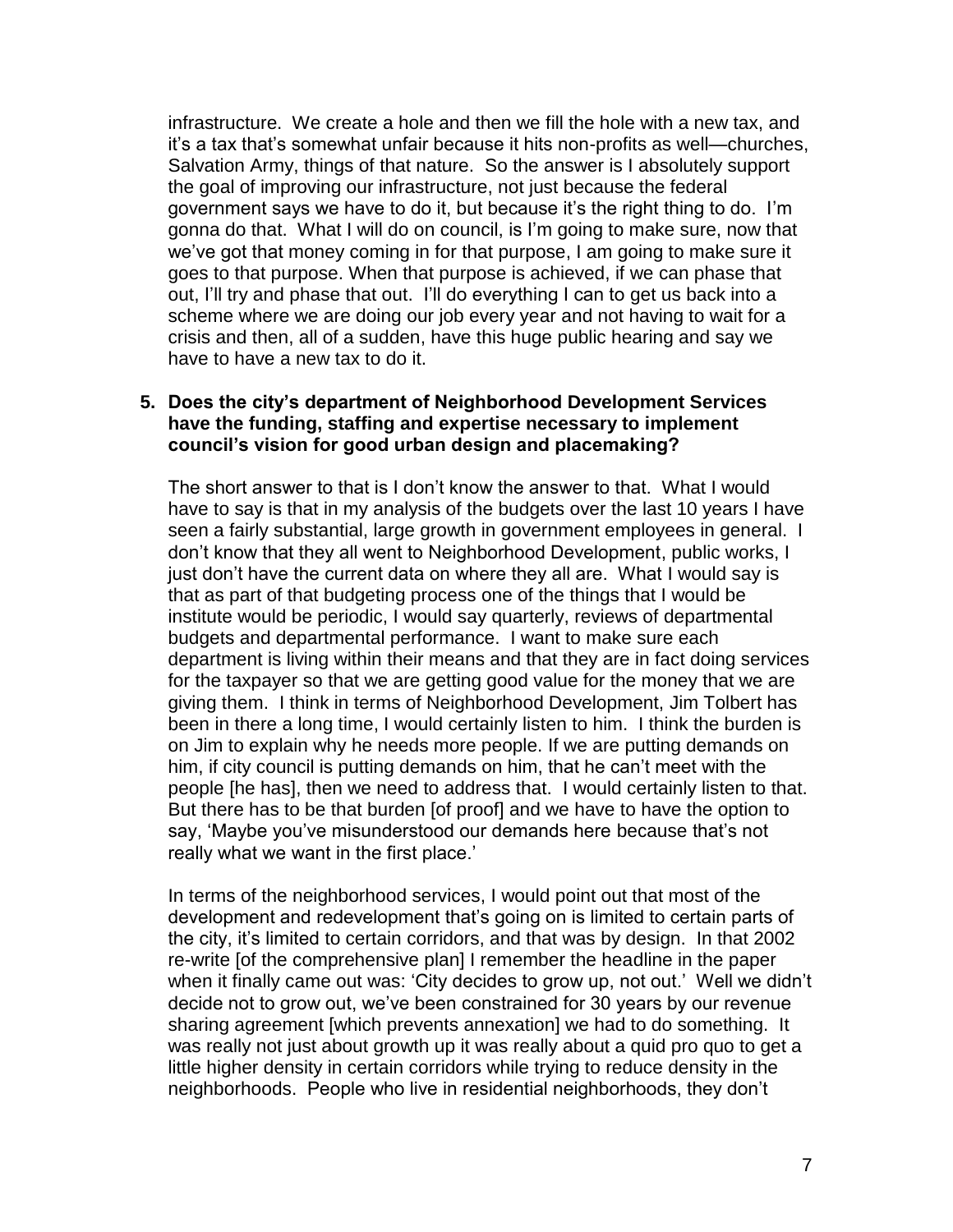want big high rises right next to their house. They want to be able to park their car and have their kids play in the yard without fear of a lot of traffic around there, without fear of a lot of crime. So it was really a quid pro quo to get some higher density development on the corridors while at the same time finding a way to relieve some of the pressure on the neighborhoods so that we can create good safe walkable neighborhoods….Most of our neighborhoods already exist. There are not very many plots of land where you can create a whole new neighborhood here in the city. You are really talking about upgrading houses, existing houses, making sure that the infrastructure is good--neighborhood parks and things like that that are amenities for people who want to come and live there and raise a family here.

So, again, the urban design idea is limited is limited to certain areas of the city. I'll certainly listen to Jim Tolbert. I'll listen to the city manager. I'll listen to anybody who makes the case that we need to have more people [in Neighborhood Development Services], but I am going to look at it with an overall view of the whole city and what we are doing and make sure that he's right.

## **6. If real estate tax revenues increase, should Charlottesville lower its property tax rate? Why or why not?**

The short answer to that is they are required to do it by law. And this is an area where, I can't tell you, in fact I can't name a single city councilor in the last 10 years that admits he knew what the law was. Just last week I mentioned that there was a law and the councilor said, 'You mean there is a law about that?' Well yes there is and it says that when the revenues go up by more than one percent from last year you lower the tax rate to compensate for it. Do you have to lower the tax rate, no. No you don't have to provided you do four things. First and foremost you have to determine that a tax increase is necessary. Number two, you have to put a public notice in the paper advertising that you are going to do a tax increase. Number three you have to have a public hearing saying we are going to raise your taxes. And number four, after the public hearing, you have to cast a vote. City Council has to cast a vote to raise the taxes.

The city attorney has put out a memo, about four years ago, to all the city councilors on this, and he sort of described the law as procedural. He minimized the substance of what they are doing. The substance of what council is doing is raising taxes every time the assessments go up. Why is that? Because nowhere in our constitutional system of government does the tax assessor have the authority to raise revenues. All he can do is say the land is worth this much, or the property is worth this much. If you want to raise revenues, that's city council's job. City council has to deem it necessary and they have to vote on it.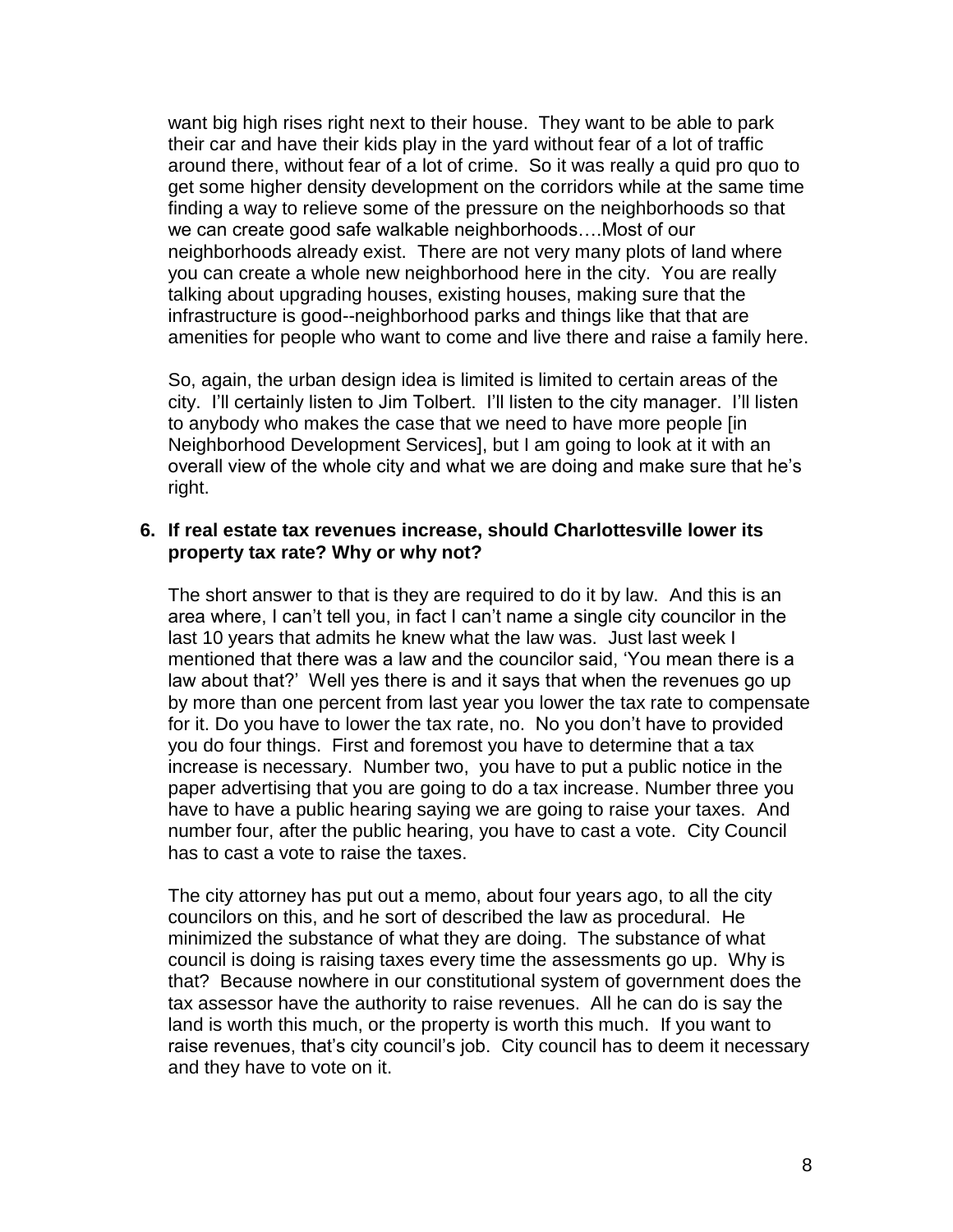So every time your tax burden has gone up in the past 20 years, it's not because the assessments have gone up, it's because city council voted to raise revenues. So that's why I want to get the horse out in front of the cart again and get the city manager to craft his budget around revenues rather than the tax rates. Because if he crafts it around revenues from last year, with no tax increase, and then he says 'Here's what you've asked me to do and I need this to do this.' Then we can ask questions. What would we have to give up to get this? There is a give and take with the whole city staff on whether or not we really need to raise taxes. When that discussion is over, we may decide we need to raise taxes, but it will all be out in public, and I'll be able to stand up there and say, 'Yes, I am raising your taxes and here's why.' That's something I haven't heard. I take that back, I heard it one time. After four years of browbeating city council, in 2007 I had one city councilor finally stand up and say,' He's right, we're raising taxes and here's why…' I haven't heard it since.

## **7. The Charlottesville City Council has provided the school division with one-time funds to balance recent budgets. What steps should the council take to help the school board build a more sustainable school budget?**

City council provides the funding to the school board. The school board by law has the constitutional powers to spend it where they see fit. The power of city council to help the school board do their job, that they are elected to do, that they have the expertise to do, is very limited. What I can do is challenge them to think differently.

I know when I did my town reversion paper, and this is admittedly somewhat old, but what I noticed, and what I think is still true, is in comparing the city and the county, the city had spent a significantly higher portion of their school budget on overhead and less of it in the classroom. The county was just the opposite. So the first and foremost thing is to make sure that the money that is given to them is in fact getting into the classroom, that they are wringing out the inefficiencies and overhead that may or may not be necessary. Admittedly, we've got a somewhat of a different class of clientele in the schools so we have to have some programs to support them. I get all that. I get that we are not the county. The county has 15 percent free and reduced lunch population and we've got closer to 45 or 50 percent. That's a problem for us and we have to deal with that. The school board has a tough job to do, but they are the ones with the constitutional authority to do it.

But the money in the classroom idea is really just an efficiency issue. It doesn't get to whether or not the schools are actually performing up to what they should. I think our focus really ought to be on making sure that every kid that's in school learns and can achieve up to grade level so that when they graduate from high school they are in fact ready for college. They can read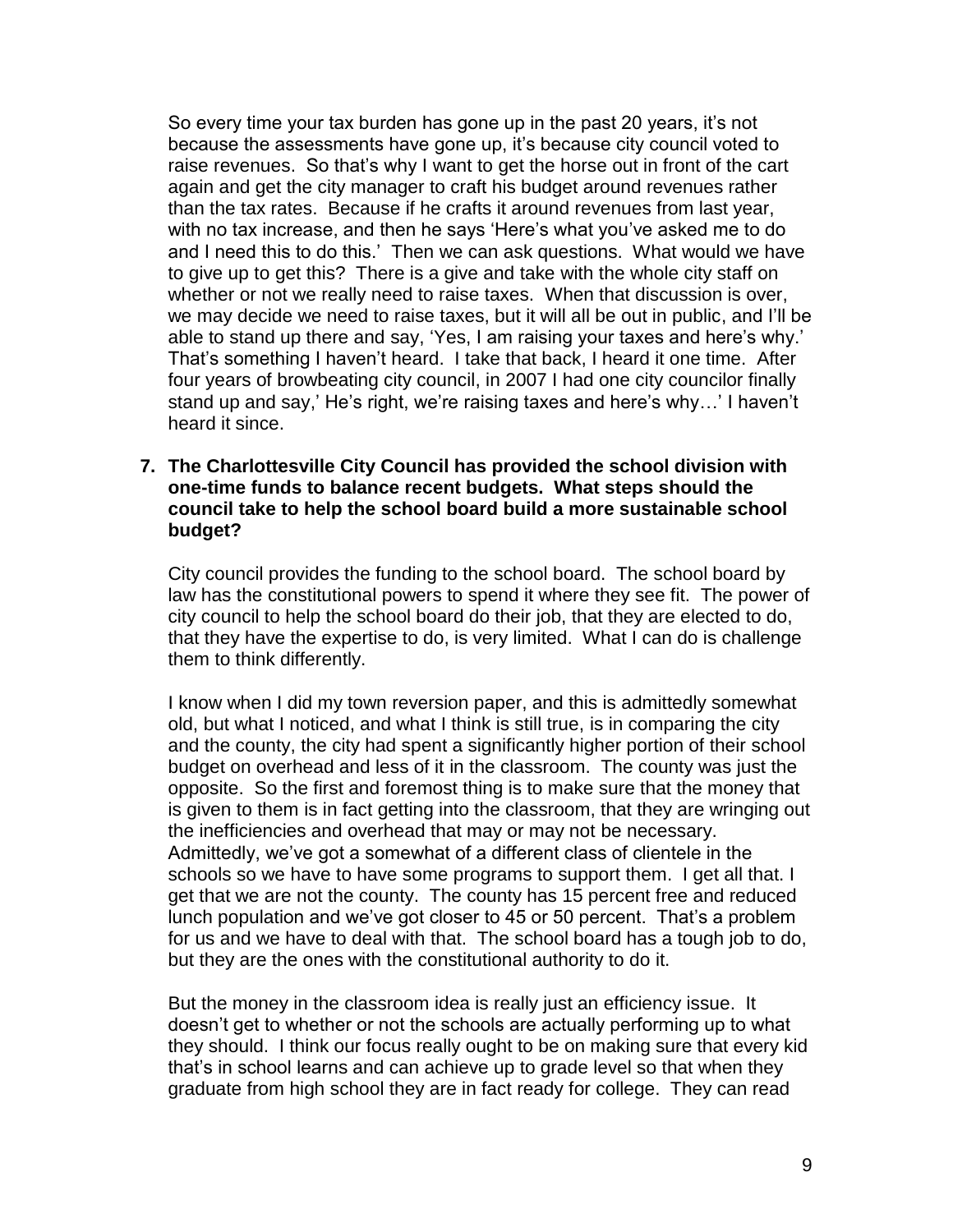and write at the twelfth grade level. They can perform Algebra at the twelfth grade level. If they drop out of school in the ninth grade, that's their business, but at least have them read and write at the ninth grade level because most books for car technicians are written at the eighth grade level so they have to be able to do this. I think that's a real issue for the schools. I know they are trying hard to do that. They are limited somewhat by the model they have. It is a public school model. I think we have [grades] K-4 and we are trying to go to K-5. I would personally prefer to see them go to K-8 and then go right into high school. That's how I grew up, in a K-8 model, and it worked pretty well. I have heard some critique of the K-8 and I know the K-8 model would probably require some investment in the schools, to expand certain schools. But these are things that I would at least challenge them to think about.

In thinking about performance, this is where I talked earlier about the City of Promise [in Charlottesville]. Several years ago I had a good friend of mine who was all ecstatic about this new book she had just read. She held this up and said, 'This is the answer to our education problems, if we can just do this, it's all based on science.' Every time I hear somebody talk about a program, an education program that's based on science, my little skeptical antenna goes up, and I say, 'Well, I want to read this book.' So I did. It's a great book. It's called *Whatever it Takes* by Paul Tough, written about Geoffrey Canada's attempts to establish the Harlem Children's Zone. Geoffrey Canada had one goal in mind and it was to prove to this entire country that inner city kids can learn, can learn effectively, and can get into college. [He said] he was going to prove that and he set out to do 'whatever it takes' to make sure that he achieved his goal.

And the City of Promise we have here is somewhat modeled after that idea. It's sort of a cradle to college support for disadvantaged kids. We have a little area cordoned off around Charlottesville that includes Westhaven, some Star Hill neighborhoods, some of the poorer neighborhoods, to try and provide some of that outside the school system support. Why am I skeptical that it will work? Because I read the book, and that book is not about science. It was about leadership.

There were three things that he had up there that we don't have here. Number one, and the most important one, he had a charter school right smack in the middle. He had total control of hiring and firing authority over the teachers, he had control over the curriculum, he had control over the extracurricular activities. He even expanded it to do a lot of the things that the City of Promise is doing with the families, to bring the families up so they could support the kids. He did everything he could to help them overcome the effects of the street culture that is always pulling them down. So a charter school is number one, and we don't have that, and there is nothing city council can do to get a charter school. Only the school board can decide whether they want a charter school here or not. Do they have the guts to do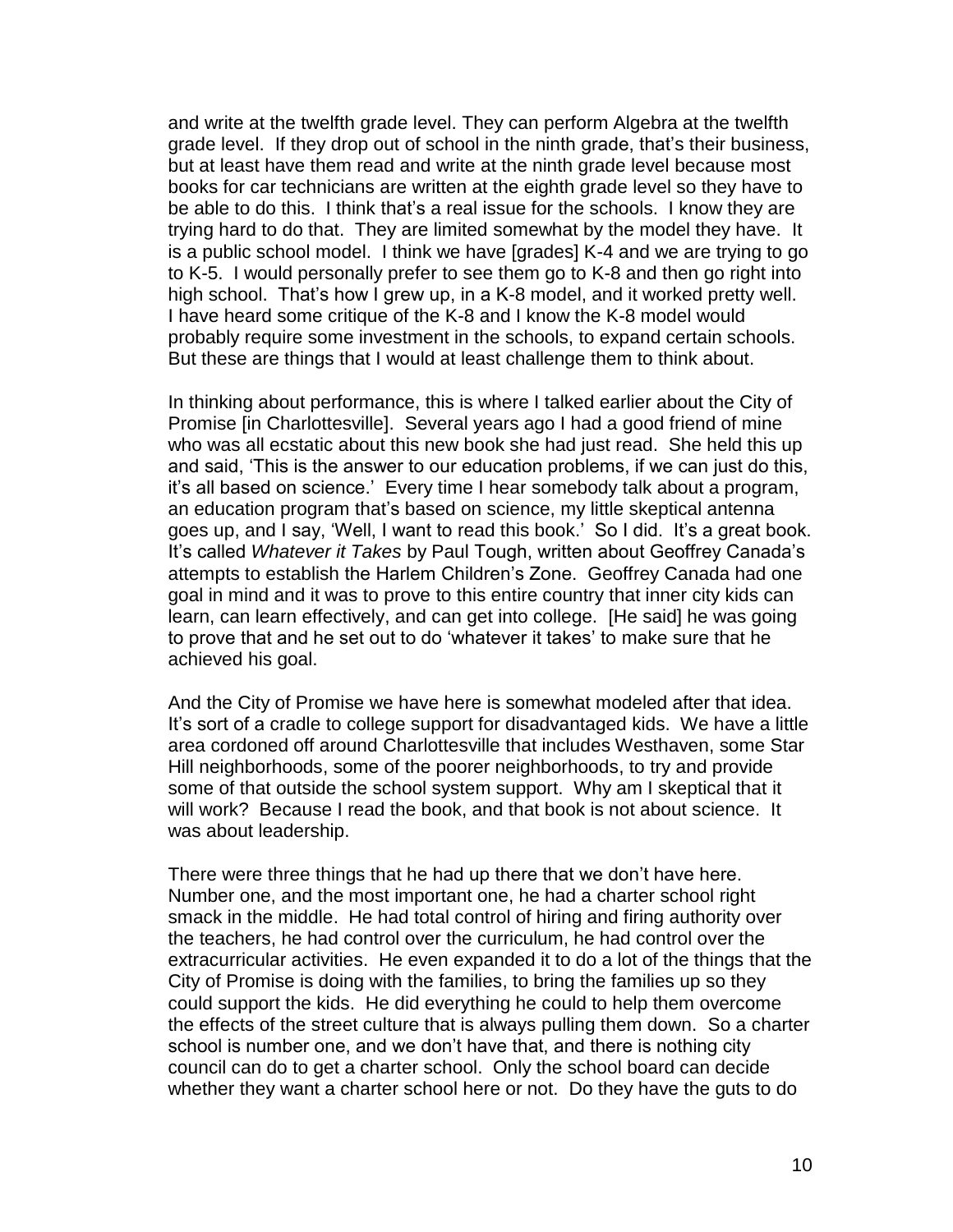it? I don't know. Maybe they would if we really put the program before them. If you want this program to work, you are going to need it.

The other thing they had up there was Geoffrey Canada. A leader. A man with a vision, a man with the stamina, and the education and the drive to do what it was going to take to get it done. Where do we get such a person here? I would be willing to bet that there are people right here in the community that could do it. But it's not just a matter of saying, 'Here is a program, go run with it.' It's got to be somebody with that drive and the leadership skills to really make it work. So I say it is not about science, it is about leadership.

The other thing he had was political and financial support. We've got a lot of financial supporters around here and there's a lot of philanthropists. If someone came forward and said, 'I want to do this in the city of Charlottesville, I can make it work.' We would find people coming out of the woodworks to help with funding. It's got to have the political support, and that requires convincing the school board to give them that kind of authority to do that. I don't know that I can demand that as a city councilor. All we can do is say this is what we've got, and here's what we are working with. If you really want this program to work we're gonna have to do something different. Are you willing to do something different? I would challenge them to think. I think one of the things we have learned over the years is that more money doesn't necessarily mean better performance. Even Geoffrey Canada would say that too. He said, "Yes everyone needs more money and public schools need more money too, but it doesn't always equate to performance with the students.'

Teaching is an art form. It's not something you just measure. It's like leadership. When I taught leadership it was always said to me that leadership is something you can learn but you can't teach it. There's a lot of truth to that in teaching. You can learn how to be a good teacher, I'm not sure you can teach somebody how to be a good teacher. You sort of have to have the drive and the moral senses to connect with the kids and make them want to learn. I really respect teachers. I don't like this whole idea of blaming the schools. There are so many good teachers out there. I don't like this idea of taking teachers and saying we are only going to give you bonuses if your kids achieve certain things. That's such a shallow understanding of what it means to be a good teacher. I have much more respect for them than to simply say, 'Make it happen or you are out of here.' We have to understand that teaching is an art form, just like leadership.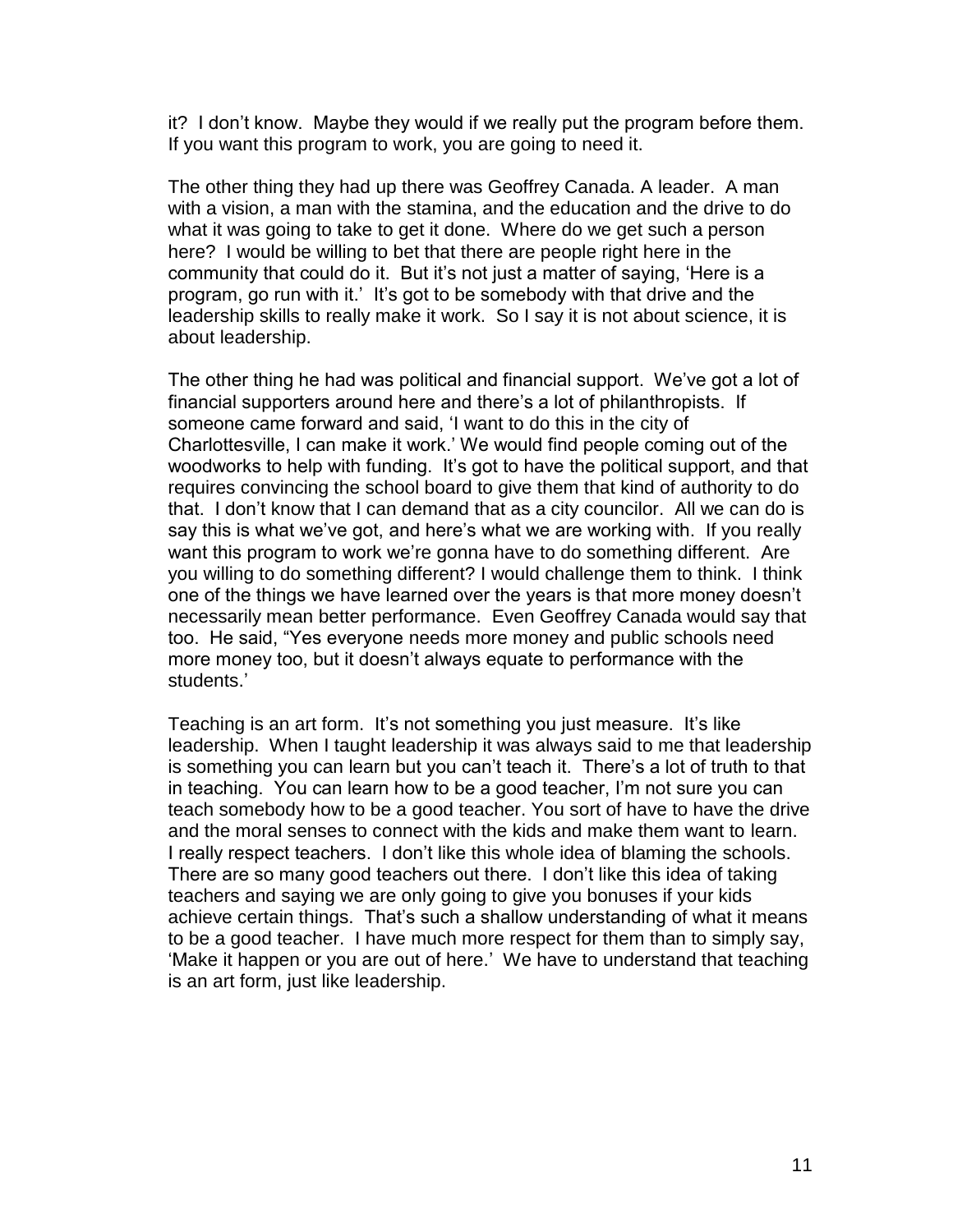### **8. Describe a part of local government that would benefit from increased city and county cooperation and that you would make a priority.**

Obviously our city-county governments are structured under state law. In all fifty states we are the only state with completely independent cities. Because of that we had an annexation regime and we ended up with an annexation agreement. We live under that agreement and it is my view that that agreement requires the city and county to cooperate on a lot of things. In fact actually part of the agreement was to continue negotiations on consolidating services and it went on for several years after that agreement came into effect. They looked at social services consolidation, they looked at consolidation of the police departments, they looked at consolidation of the fire services. None of it ever got consolidated. I am not going to point fingers, but the point is we do the best we can, if the two sides cannot agree on certain things then they just have to take care of their own.

The cooperation is required because we all live in the same community. But in fact by virtue of our form of government, whether we want to admit it or not, we are in competition with the county and the county is in completion with us. Is this a fair competition? Well they've got 730 square miles of real estate at about 200 people per square mile and we've got 10 square miles of real estate with about 4,300 people per square mile. It doesn't sound very fair, but it's what we've got. [There are] simple things right on the border—Stonefield is in competition with Downtown Mall, it's in competition with the Barracks Rd Shopping Center.

I think what the city has to do in order to approach the county with efficiencies in government is to make sure that we are taking care of ourselves first and that we have a good, competitive business environment for what we've got so that when we do approach on things that are necessary for the good of the people that we are there in a position of strength. We are not just bargaining because we have to, we are doing it because it's the right thing for all the people. We have to have that environment that recognizes that we have to focus on ourselves.

The city has some strengths that the county doesn't have. I think the Downtown Mall is so unique. There's nothing like that in the county. A Fashion Square Mall, a Stonefield, they may want to make it look like that, but it's not. Let's face it, the Downtown Mall is really unique. Probably closer in character is Barracks Road versus Stonefield. The question is what are the businesses going to do? I hope we can keep as many as we can at Barracks Road and keep the revenues here.

In terms of efficiencies, the question is are there certain services that we provide that would benefit from consolidation? You always hear about economies of scale. If you had one police department would we be better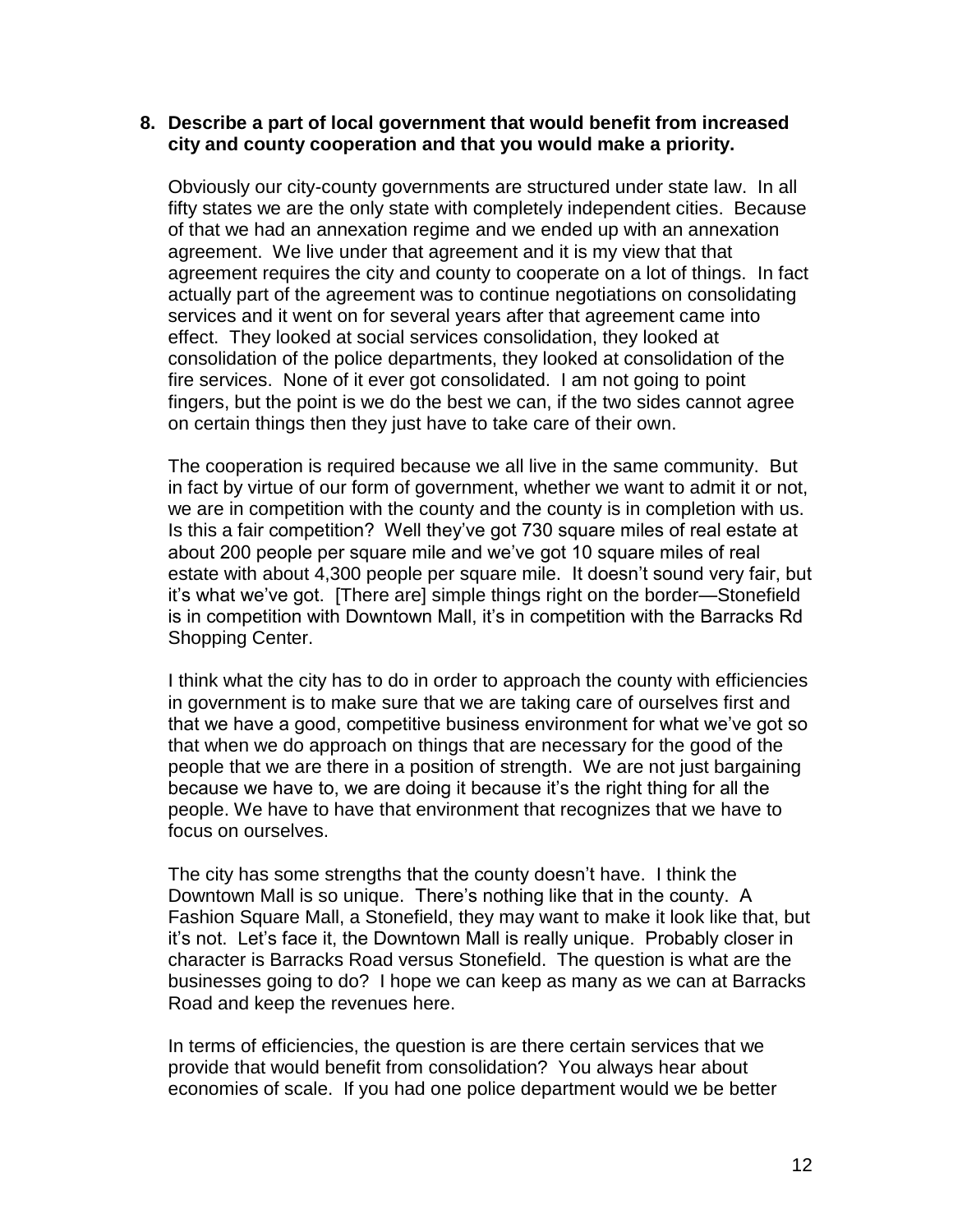and more efficient? If we had one fire department would we be better and more efficient? If we had one social services department would we be better and more efficient? Again this is where my long experience with government operations gives me just a little bit of skepticism because government programs never get more efficient they always get less efficient the bigger they get. It's not that I would disagree that we can't find efficiencies, let's just not jump on the bandwagon and say that consolidation will automatically grant us efficiencies.

The fire service is one where we could probably find efficiencies. I've had a lot of questions from people about the cost of our fire station—\$14.2 million or something like that for a fire station and the county just spent \$2 million [on a fire station]. It is apples and oranges and I'll admit that. I took a tour of the new fire station and it is a marvelous facility and it's going to serve the city of residents well for a number of years. Primarily because it's a multi-use facility. They are going to have CARS out there, they are going to have some live-in students from UVa doing EMT work, volunteer work for CARS. It's got facilities built right into that building where they can do all of their firefighter training, with the exception of live fires which will have to be done elsewhere.

It is a fabulous facility. On the other hand, what is it that drove the costs up? If it was \$14 million worth of fire department requirements I'd say it's a bargain, but it's not. There was a desire to make the building LEED certified which means there are a lot of green accoutrements to the building, some of which may be cost effective in the long run. I'd like to see life cycle cost analysis on all of the things that increased the costs in order to get this certification. I doubt seriously if they are all very cost effective, although some of them probably are.

But do you know that in that process of trying to make that building LEED certified versus trying to make it an effective building for the fire fighters—the building is going to be the emergency operations center—Are you aware that if we have something like an earthquake that hit Louisa a few years ago that that building might be useless as an emergency operations center? The reason is it gets its power from Virginia Power and it's got two big generators for backup power in case the electric power goes down. That's the good news. The bad news is it's all single fuel generators and it's all natural gas supplied by the city. Because of the LED certification they didn't want to put a self-contained diesel generator there or duel fuel generators with a gas tank full of diesel fuel because for whatever reason it was not the thing to do. So there is not tertiary source of power for that emergency operations center. You know what their plan is? Their plan is to have a standby contract to have a generator shipped in and the fuel shipped in so that they can plug it in and power the building. And the closet generator that they know of is in Richmond, so if you lose everything you have to wait for this generator to come in. It doesn't seem to make sense. I would have preferred to see the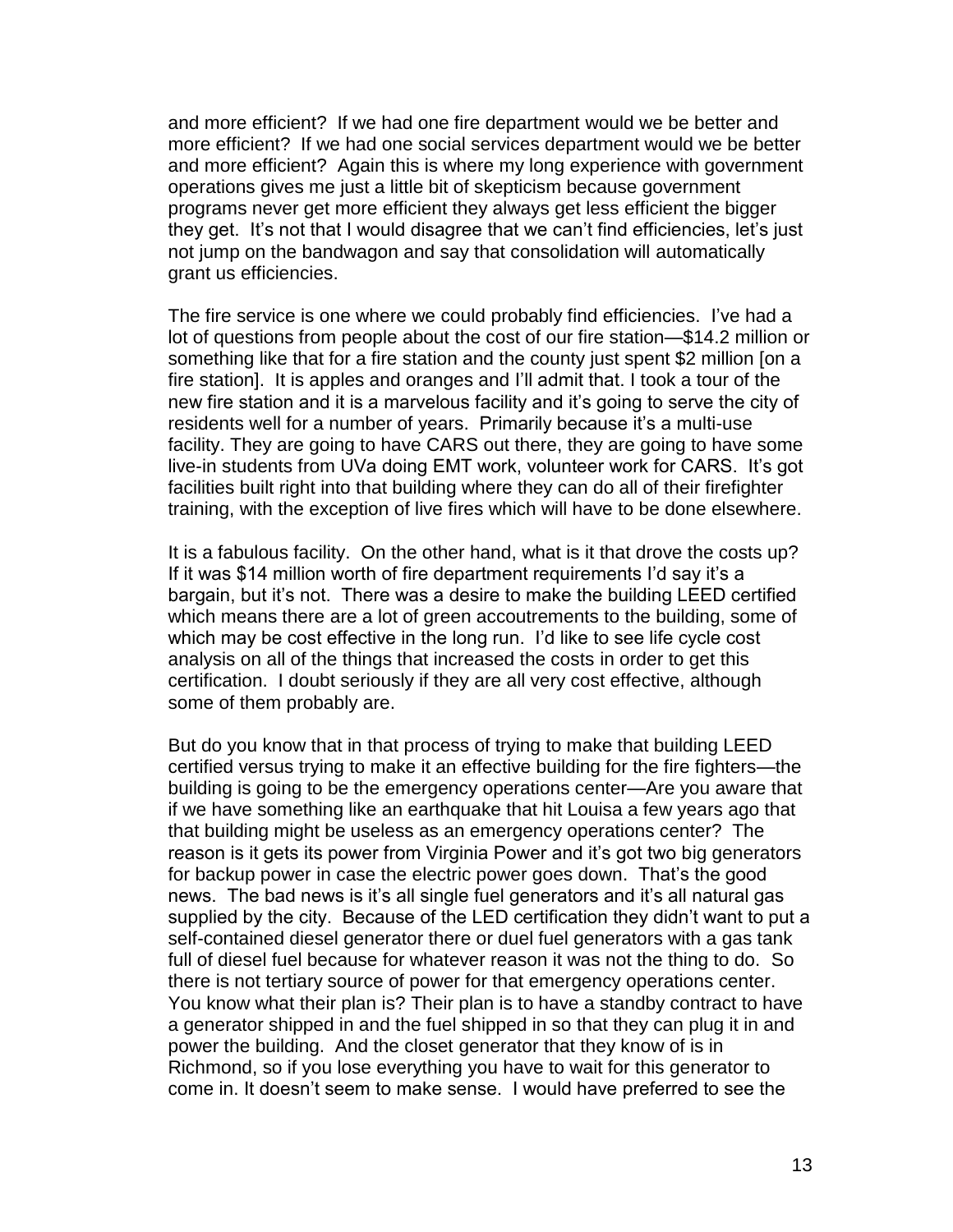building spend more money and make sure the building does what it is supposed to do and less money, and with a little more critical eye towards the those thing they were doing to get it's LEED certification. Skylights to save electricity, that's a good thing. Having to buy steel within 500 miles so they don't have to truck it more than 500 miles. Can we get steel cheaper elsewhere? I certainly would have looked harder at all of that and made sure that when we are making the decisions along the way that we are focusing primarily on the function of the building so that it will do what we need it to do in time of an emergency and not quite so much on our holding up a red badge of environmentalism here.

# **9. Private developers and the University of Virginia are currently implementing a City Council vision of a more densely developed West Main Street that dates back to the early 2000's. Do you support this vision? Why or why not?**

I absolutely do and I can tell you that it probably dates back earlier than 2000. I have seen studies on West Main going back to the 70s. Everybody's been trying to figure out what to do with West Main Street, nobody seemed to know what to do. But about 10 years ago is when we rewrote the zoning ordinance and as I said West Main was one of the main corridors we talked about. There's also the High Street corridor coming up from Long Street, there's Preston Avenue, there's Cherry Avenue, there's other corridors that are ripe for high density. The West Main corridor is particularly important because it really links UVa to the downtown area. It's a natural link that should be there and should always be there. It's nice to see the development going up now. If there are students living there, they can turn left and go to UVa and turn right and go to the Downtown Mall. Everything's within walking distance as opposed to forcing a lot of students to live on the outskirts of the city that have to drive their cars in. I support that.

When I helped rewrite the zoning ordinance one of my major concerns was the boundaries between higher density on the corridors and the adjacent neighborhoods. If you look at the way they do development in the county they've got lots of green space and they build in natural buffers between their residential neighborhoods and the business areas so that nobody bumps right up against the back of a restaurant that's dumping their garbage. We don't have that luxury here so we have to be very careful about how we deal with those kind of boundaries. I know that right now the people in Westhaven are feeling like the development on West Main is shutting them out.

That gets back to my issues on the public housing. We have isolated those communities and they are feeling like this development is going to further isolate them and they are not part of that community. There is not an easy path or an easy access for them to be a part of that Main Street development. I think that needs to be addressed. So, yes I support the development. I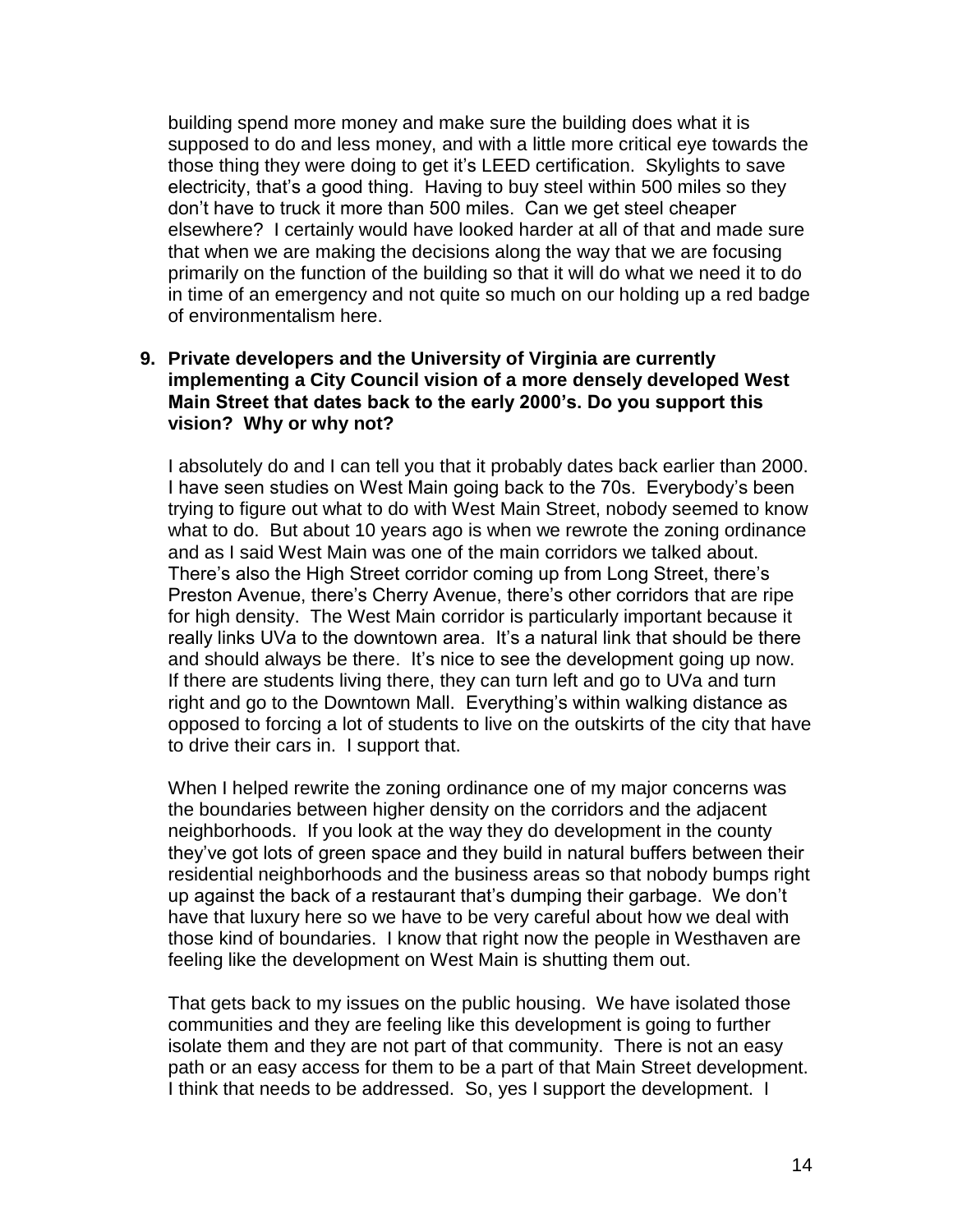have always thought West Main was ripe for this kind of corridor between UVa and Charlottesville and I have never understood why we didn't get it sooner, and maybe it's just the time is right. But we need to take a look at the neighborhoods that are nearby there and make sure they are not shut out.

#### **10.What specifically should the city council do to promote employment and what type of jobs will be your priority?**

Fundamentally I'm a free market kind of guy. I don't know that city council has the foresight or the body of knowledge to say, 'This is the kind of jobs we want, and I am going to go get them and bring them here.' It's sort of a hubris to think that we can do that, we probably can't. And even when we do, it may not last. I know we had a great deal of pride when we got Best Buy here. Best Buy's a nice facility, but does it provide enough sustainable jobs for the kind of population we have here?

I have taken a look at the Orange Dot report and the Targeted Market report. The sort of jobs we have here I would call sort of bipolar. You get high-tech and high services environment—financial services, legal services like I provide, the bio-tech stuff that's trying to be nurtured. And then at the other end of the ladder you've got the waitresses and the burger flippers, the actresses and actors, the artists. There seems to be a paucity of old fashioned good middle class jobs that you might have when you've got a manufacturing facility. I don't know that we can necessarily create those kinds of jobs, although we shouldn't be hostile to them. I do sense at times there is this hostility to the dirty jobs. We want everything to be clean. We don't want the manufacturing. I don't think we should necessarily be hostile to it, but I don't know that we'll ever truly get there.

What we can do are two things, one of which will be addressed tonight at the Tom Tom [Founders Festival Tomtoberfest], and that is the nurturing of the entrepreneurial startups--high-tech and bio-tech. If we can get some businesses there, they do create some spinoffs and they do create some demand for goods and services that can be filled elsewhere, and this is where the elsewhere comes into play. Because there are two types of entrepreneurs. There is the entrepreneur that has a completely new idea and wants to risk everything to make a product that is completely new. In 1997, when Apple was about on the verge of bankruptcy, what was the demand for iPhones? It was zero. [Steve Jobs] created the iPhone and then all of a sudden everyone wanted one, because it was a completely new idea. It is innovation that often drives demand itself. So I applaud that effort to bring that into the community. But at the other end of the spectrum are the people with different kinds of skills, and the question is can we create an environment where those kinds of entrepreneurs can flourish as well? A person that starts a restaurant. A person who starts a painting business—they may have skills as a painter, they may have skills as a carpenter. To create your own